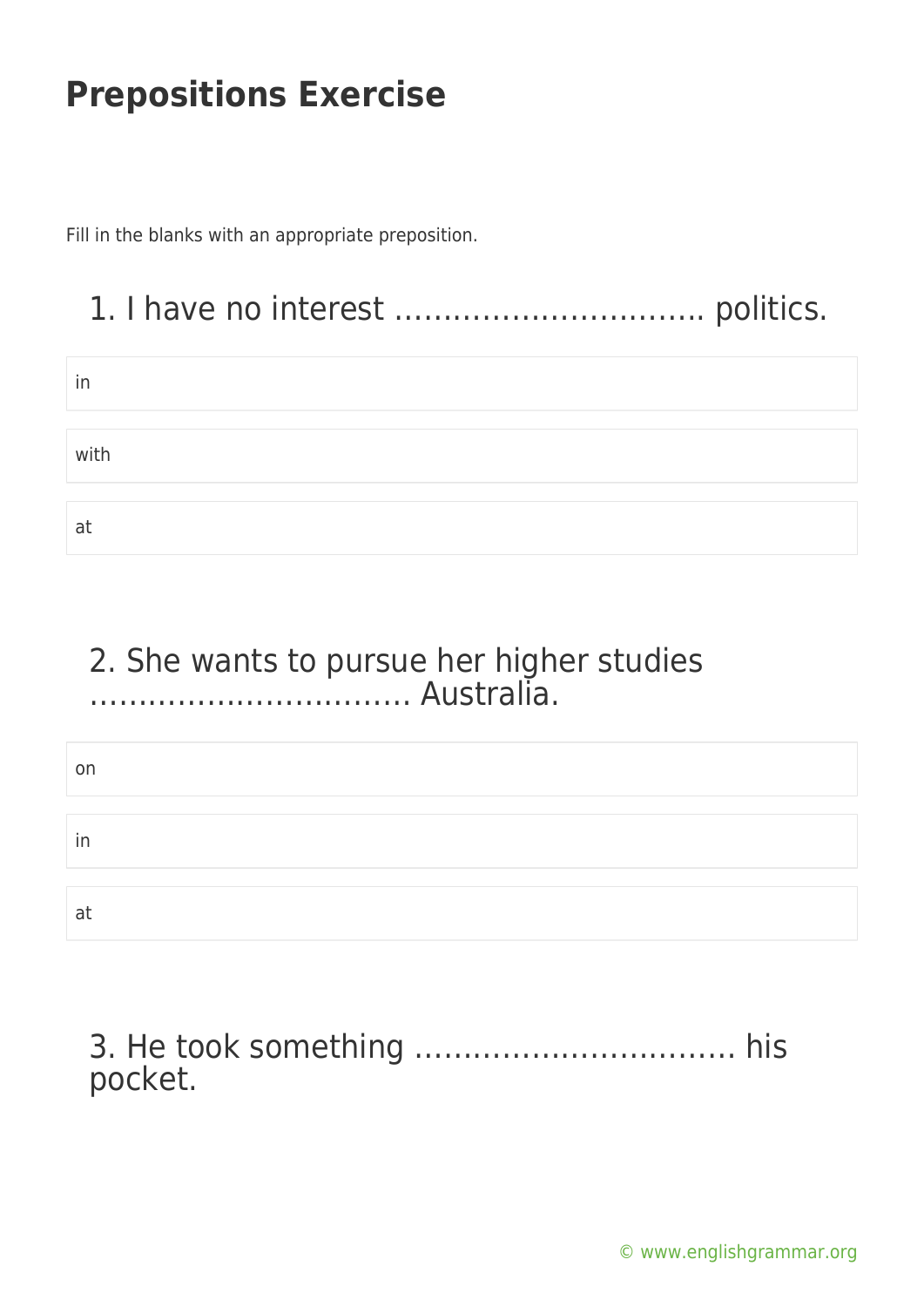| from |  |
|------|--|
|      |  |
| in   |  |
|      |  |
| tc   |  |

## 4. The dog ran ……………………………… the thief.

| across |  |
|--------|--|
|        |  |
| after  |  |
|        |  |
| over   |  |

### 5. She recognized him ……………………………. once.

| in   |  |  |
|------|--|--|
|      |  |  |
| at   |  |  |
|      |  |  |
| over |  |  |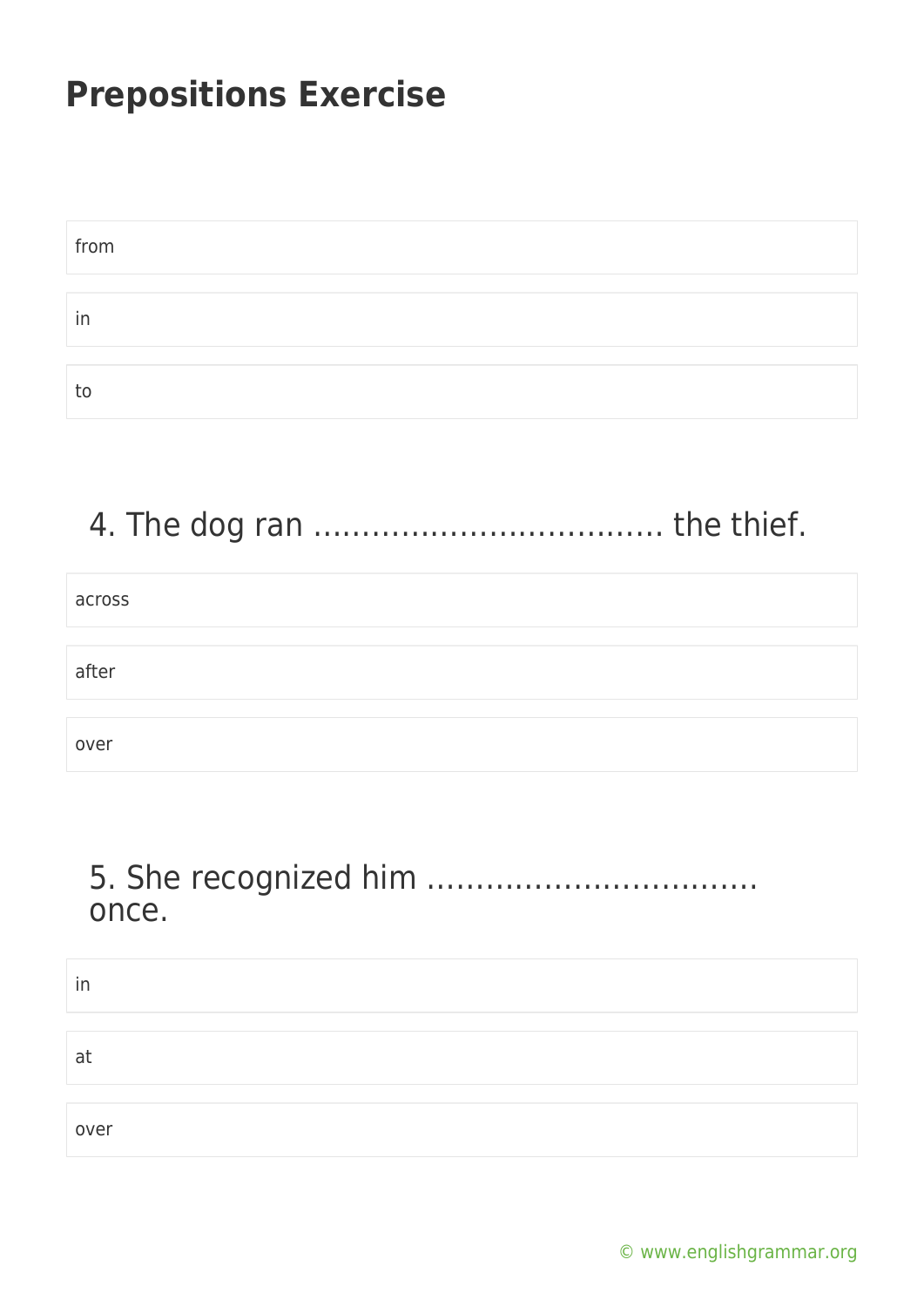### 6. Why are you angry …………………………….. me?

at

with

Either could be used here

### 7. Why don't you listen …………………………….. me?

at with to

### 8. Cows and goats subsist ……………………………. leaves and grass.

with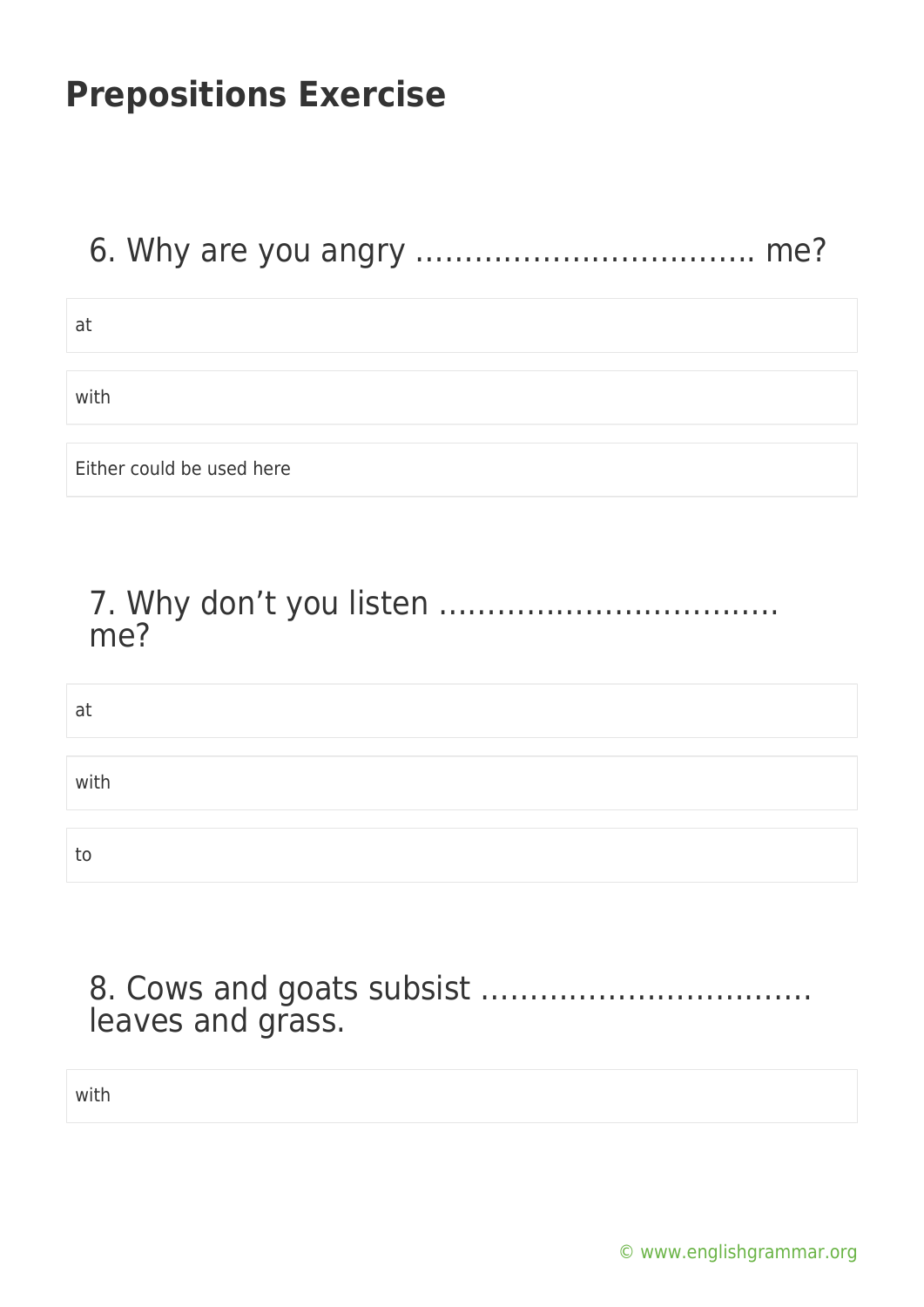| on   |  |  |
|------|--|--|
|      |  |  |
| over |  |  |

#### 9. There aren't many advantages ……………………………. living alone.

| of  |  |  |
|-----|--|--|
|     |  |  |
| to  |  |  |
|     |  |  |
| for |  |  |

### 10. She is enamored ………………………………. him.

| with |  |
|------|--|
|      |  |
| of   |  |
|      |  |
| b'   |  |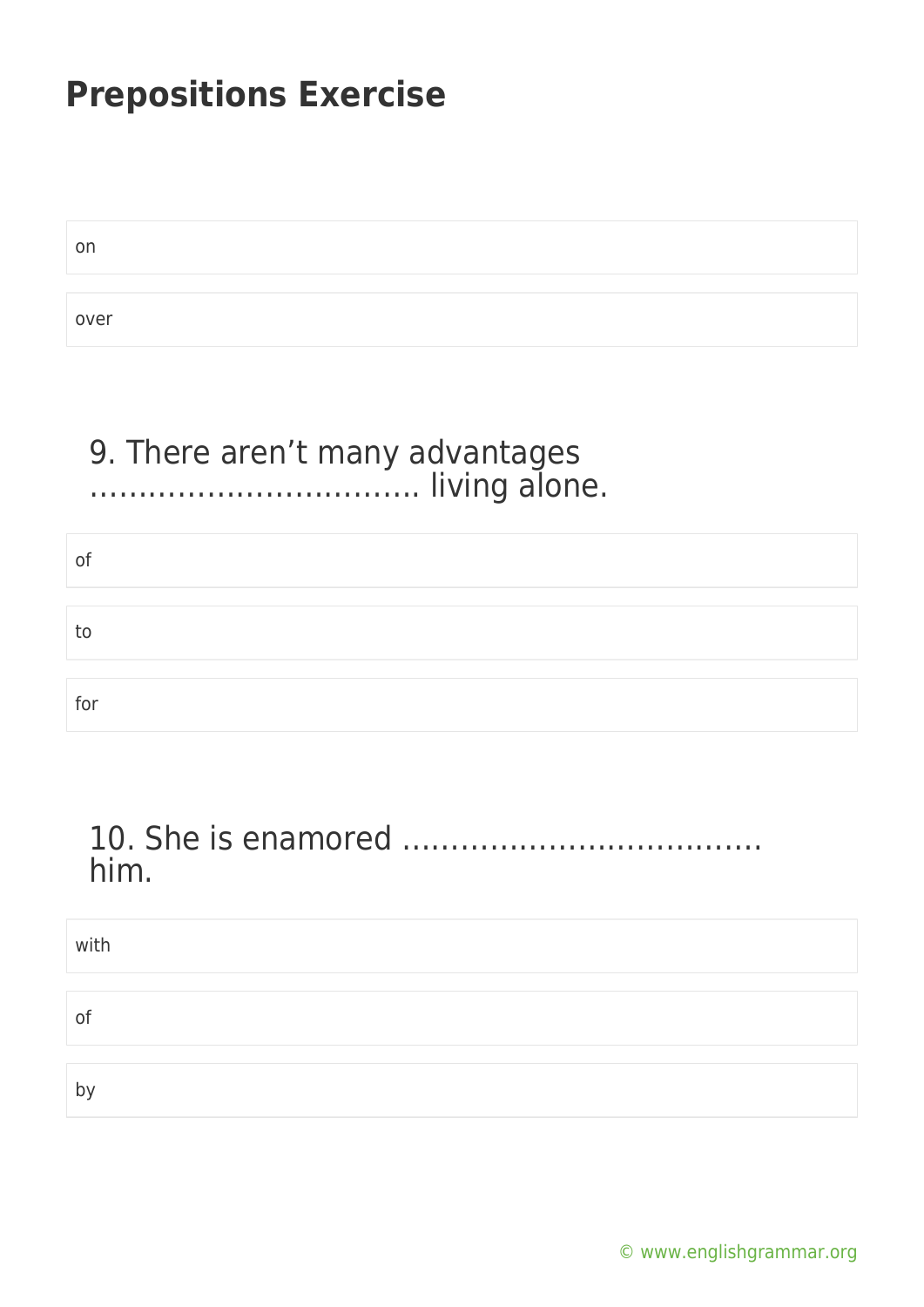11. I was inspired ……………………………… his success.

| with |  |
|------|--|
|      |  |
| þ,   |  |
|      |  |
| over |  |

### 12. He is never tired ……………………………… criticizing me.

| with |  |
|------|--|
|      |  |
| of   |  |
|      |  |
| over |  |

#### Answers

I have no interest in politics.

She wants to pursue her higher studies in Australia.

He took something from his pocket.